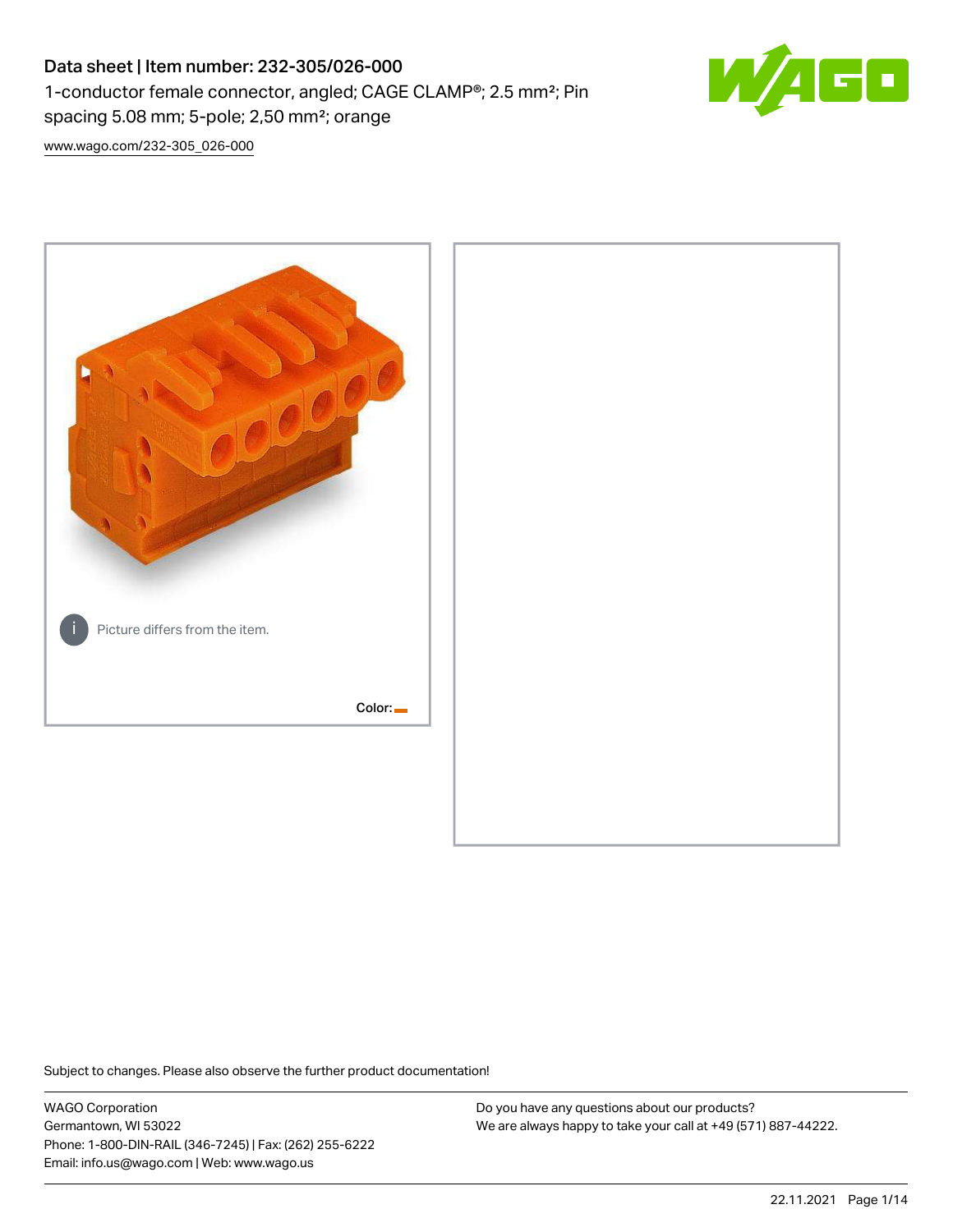

Dimensions in mm

Total length = (pole no. x pin spacing) + 1.5 mm + 0.9 mm

2- to 3-pole female connectors – one latch only

#### Item description

- **Universal connection for all conductor types**
- Easy cable pre-assembly and on-unit wiring via vertical and horizontal CAGE CLAMP<sup>®</sup> actuation  $\blacksquare$
- $\blacksquare$ Integrated test ports
- $\blacksquare$ With coding fingers

Subject to changes. Please also observe the further product documentation! Data

WAGO Corporation Germantown, WI 53022 Phone: 1-800-DIN-RAIL (346-7245) | Fax: (262) 255-6222 Email: info.us@wago.com | Web: www.wago.us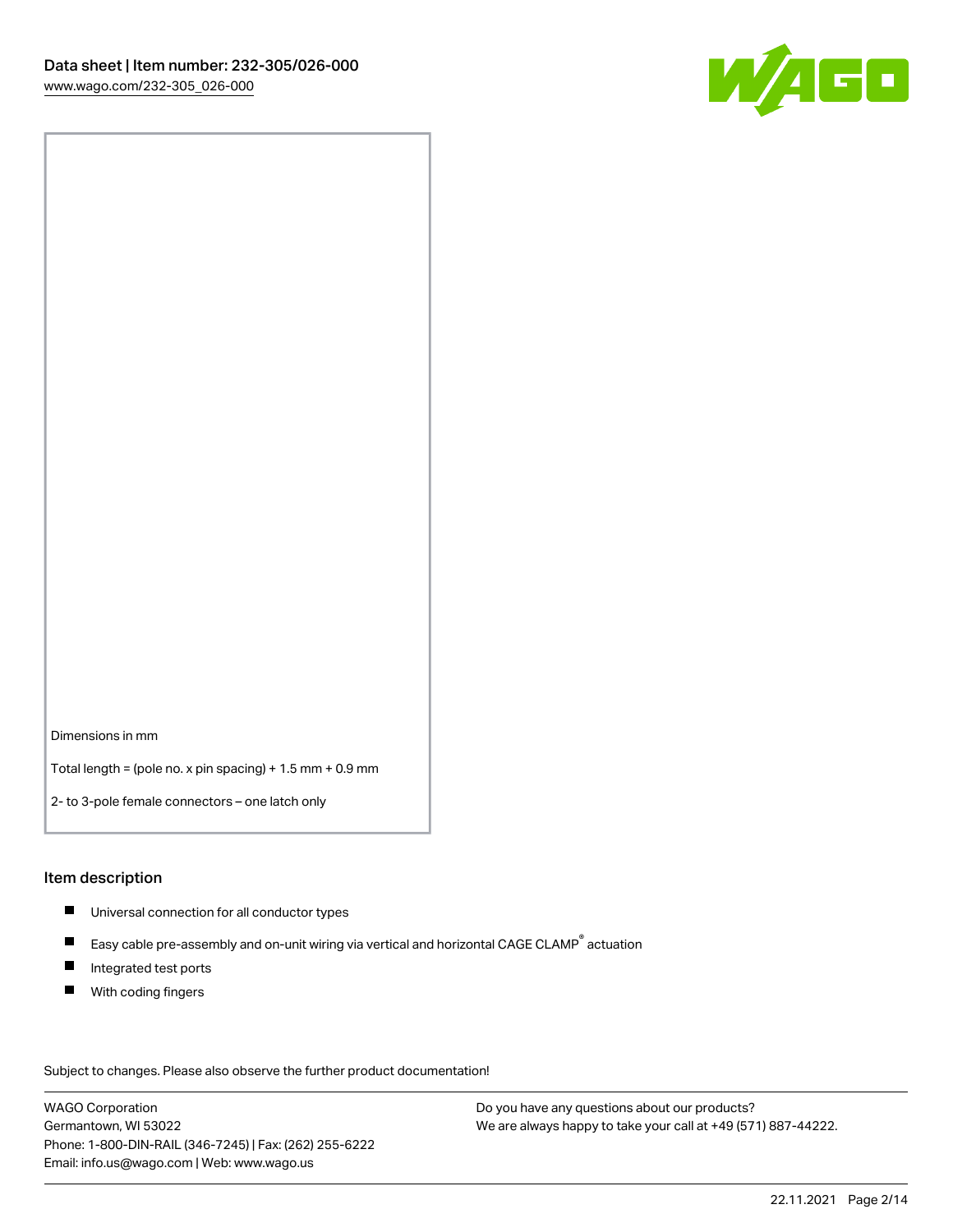

# Data Notes

| Safety information 1 | The MCS-MULTI CONNECTION SYSTEM includes connectors<br>without breaking capacity in accordance with DIN EN 61984. When<br>used as intended, these connectors must not be connected<br>/disconnected when live or under load. The circuit design should<br>ensure header pins, which can be touched, are not live when<br>unmated. |
|----------------------|-----------------------------------------------------------------------------------------------------------------------------------------------------------------------------------------------------------------------------------------------------------------------------------------------------------------------------------|
| Variants:            | Gold-plated or partially gold-plated contact surfaces<br>Other versions (or variants) can be requested from WAGO Sales or<br>configured at https://configurator.wago.com/                                                                                                                                                         |

#### Electrical data

# IEC Approvals

| Ratings per                 | IEC/EN 60664-1                                                        |
|-----------------------------|-----------------------------------------------------------------------|
| Rated voltage (III / 3)     | 320 V                                                                 |
| Rated surge voltage (III/3) | 4 <sub>k</sub> V                                                      |
| Rated voltage (III/2)       | 320 V                                                                 |
| Rated surge voltage (III/2) | 4 <sub>k</sub> V                                                      |
| Nominal voltage (II/2)      | 630 V                                                                 |
| Rated surge voltage (II/2)  | 4 <sub>k</sub> V                                                      |
| Rated current               | 14A                                                                   |
| Legend (ratings)            | $(III / 2)$ $\triangle$ Overvoltage category III / Pollution degree 2 |

# UL Approvals

| Approvals per                  | UL 1059 |
|--------------------------------|---------|
| Rated voltage UL (Use Group B) | 300 V   |
| Rated current UL (Use Group B) | 15 A    |
| Rated voltage UL (Use Group D) | 300 V   |
| Rated current UL (Use Group D) | 10 A    |

# Ratings per UL

| Rated voltage UL 1977 | 300 V |
|-----------------------|-------|
| Rated current UL 1977 |       |

#### CSA Approvals

Approvals per CSA

Subject to changes. Please also observe the further product documentation!

| <b>WAGO Corporation</b>                                | Do you have any questions about our products?                 |
|--------------------------------------------------------|---------------------------------------------------------------|
| Germantown, WI 53022                                   | We are always happy to take your call at +49 (571) 887-44222. |
| Phone: 1-800-DIN-RAIL (346-7245)   Fax: (262) 255-6222 |                                                               |
| Email: info.us@wago.com   Web: www.wago.us             |                                                               |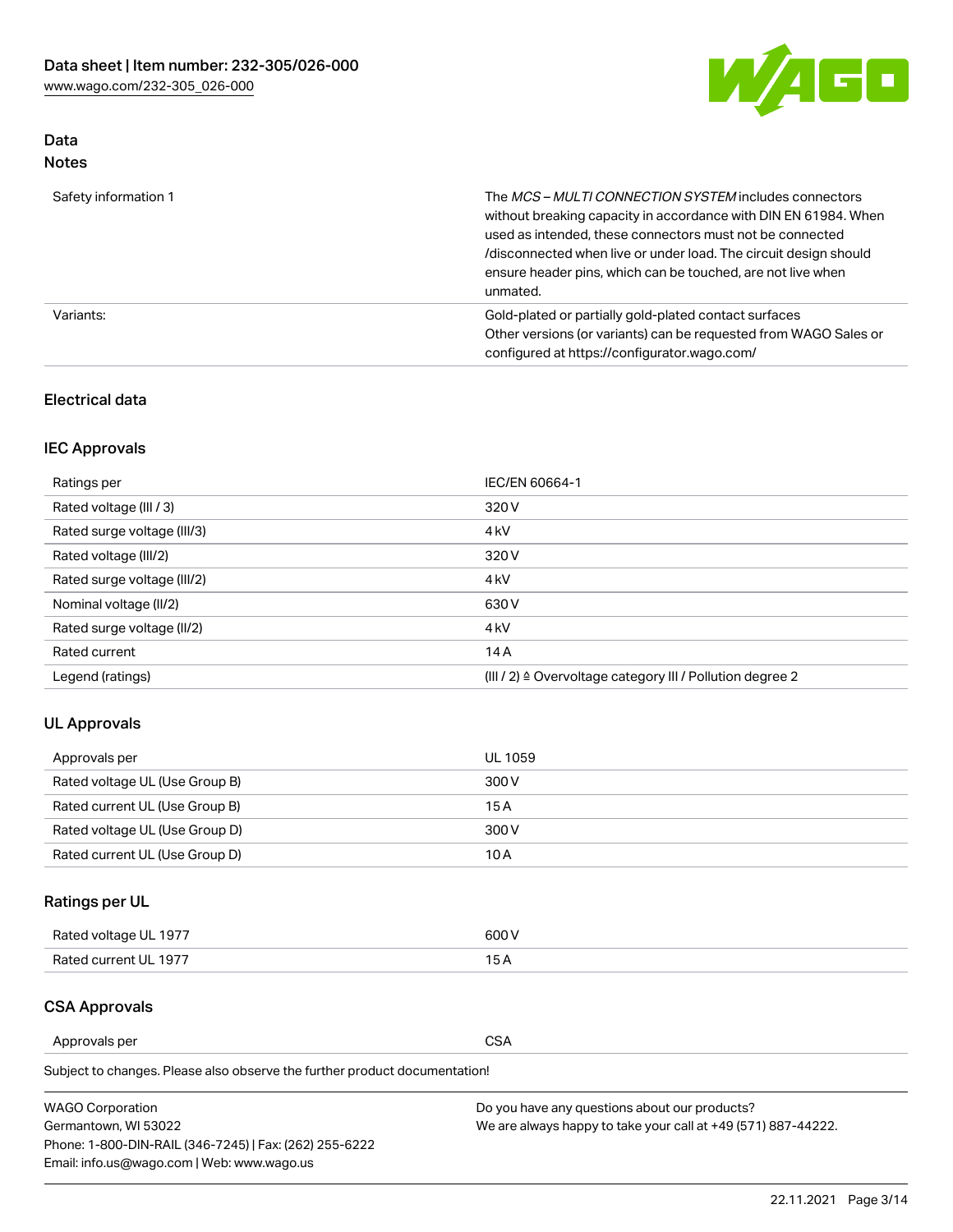[www.wago.com/232-305\\_026-000](http://www.wago.com/232-305_026-000)



| Rated voltage CSA (Use Group B) | 300 V |
|---------------------------------|-------|
| Rated current CSA (Use Group B) | 15 A  |
| Rated voltage CSA (Use Group D) | 300 V |
| Rated current CSA (Use Group D) | 10 A  |

#### Connection data

| Total number of connection points |  |
|-----------------------------------|--|
| Total number of potentials        |  |
| Number of connection types        |  |
| Number of levels                  |  |

#### Connection 1

| Connection technology                             | CAGE CLAMP®                            |
|---------------------------------------------------|----------------------------------------|
| Actuation type                                    | Operating tool                         |
| Solid conductor                                   | $0.082.5$ mm <sup>2</sup> / 28  12 AWG |
| Fine-stranded conductor                           | $0.082.5$ mm <sup>2</sup> / 28  12 AWG |
| Fine-stranded conductor; with insulated ferrule   | $0.251.5$ mm <sup>2</sup>              |
| Fine-stranded conductor; with uninsulated ferrule | $0.252.5$ mm <sup>2</sup>              |
| Strip length                                      | $89$ mm / 0.31  0.35 inch              |
| Number of poles                                   | 5                                      |
| Conductor entry direction to mating direction     | 270°                                   |

# Physical data

| Pin spacing | 5.08 mm / 0.2 inch    |
|-------------|-----------------------|
| Width       | 27.8 mm / 1.094 inch  |
| Height      | 23.9 mm / 0.941 inch  |
| Depth       | 22.75 mm / 0.896 inch |

### Mechanical data

| --<br>Design | angled<br>. . |
|--------------|---------------|
|              |               |

### Plug-in connection

| Contact type (pluggable connector) | Female connector/socket |
|------------------------------------|-------------------------|
| Connector (connection type)        | for conductor           |
| Mismating protection               | No                      |
| Locking of plug-in connection      | Without                 |

Subject to changes. Please also observe the further product documentation!

| <b>WAGO Corporation</b>                                | Do you have any questions about our products?                 |
|--------------------------------------------------------|---------------------------------------------------------------|
| Germantown, WI 53022                                   | We are always happy to take your call at +49 (571) 887-44222. |
| Phone: 1-800-DIN-RAIL (346-7245)   Fax: (262) 255-6222 |                                                               |
| Email: info.us@wago.com   Web: www.wago.us             |                                                               |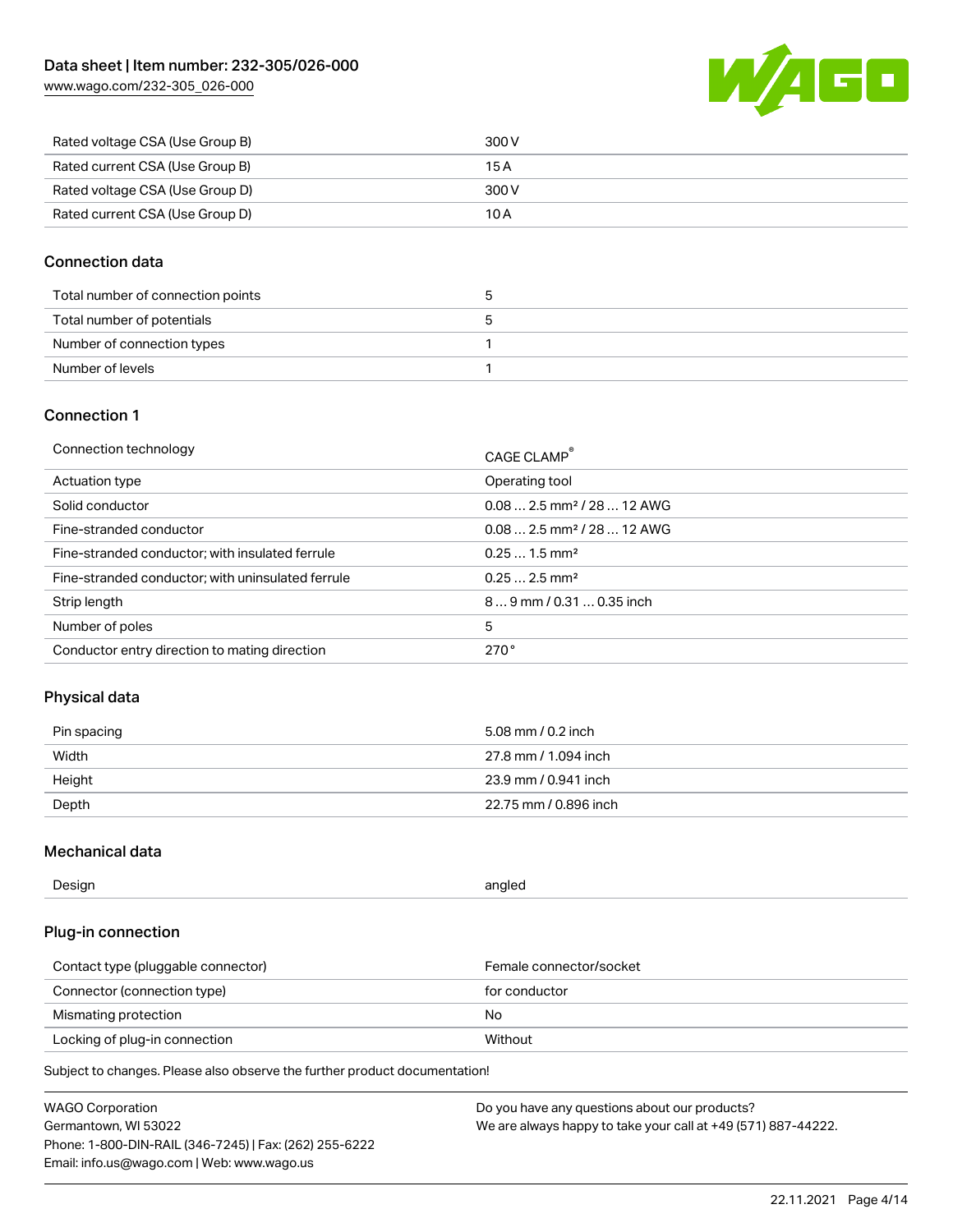

#### Material data

| Color                       | orange                            |
|-----------------------------|-----------------------------------|
| Material group              |                                   |
| Insulation material         | Polyamide (PA66)                  |
| Flammability class per UL94 | V <sub>0</sub>                    |
| Clamping spring material    | Chrome nickel spring steel (CrNi) |
| Contact material            | Copper alloy                      |
| Contact plating             | tin-plated                        |
| Fire load                   | 0.153 MJ                          |
| Weight                      | 9.4g                              |

#### Environmental requirements

| Limit temperature range<br>$\blacksquare$ | +85 °ົ<br>-60 |  |
|-------------------------------------------|---------------|--|
|-------------------------------------------|---------------|--|

#### Commercial data

| Product Group         | 3 (Multi Conn. System) |
|-----------------------|------------------------|
| PU (SPU)              | 100 Stück              |
| Packaging type        | box                    |
| Country of origin     | PL                     |
| <b>GTIN</b>           | 4044918385398          |
| Customs tariff number | 8536694040             |

## Approvals / Certificates

#### Country specific Approvals

| Logo                | Approval                                     | <b>Additional Approval Text</b> | Certificate<br>name |
|---------------------|----------------------------------------------|---------------------------------|---------------------|
|                     | CВ<br>DEKRA Certification B.V.               | IEC 61984                       | NL-39756            |
| EMA<br><b>INEUR</b> | <b>KEMA/KEUR</b><br>DEKRA Certification B.V. | EN 61984                        | 2190761.01          |

#### Ship Approvals

|      |                             |                          | Certificate |
|------|-----------------------------|--------------------------|-------------|
| Logo | Approval                    | Additional Approval Text | name        |
|      | <b>ABS</b>                  | $\overline{\phantom{0}}$ | 19-         |
|      | American Bureau of Shipping |                          | HG15869876- |

Subject to changes. Please also observe the further product documentation!

| <b>WAGO Corporation</b>                                | D٥ |
|--------------------------------------------------------|----|
| Germantown, WI 53022                                   | w  |
| Phone: 1-800-DIN-RAIL (346-7245)   Fax: (262) 255-6222 |    |
| Email: info.us@wago.com   Web: www.wago.us             |    |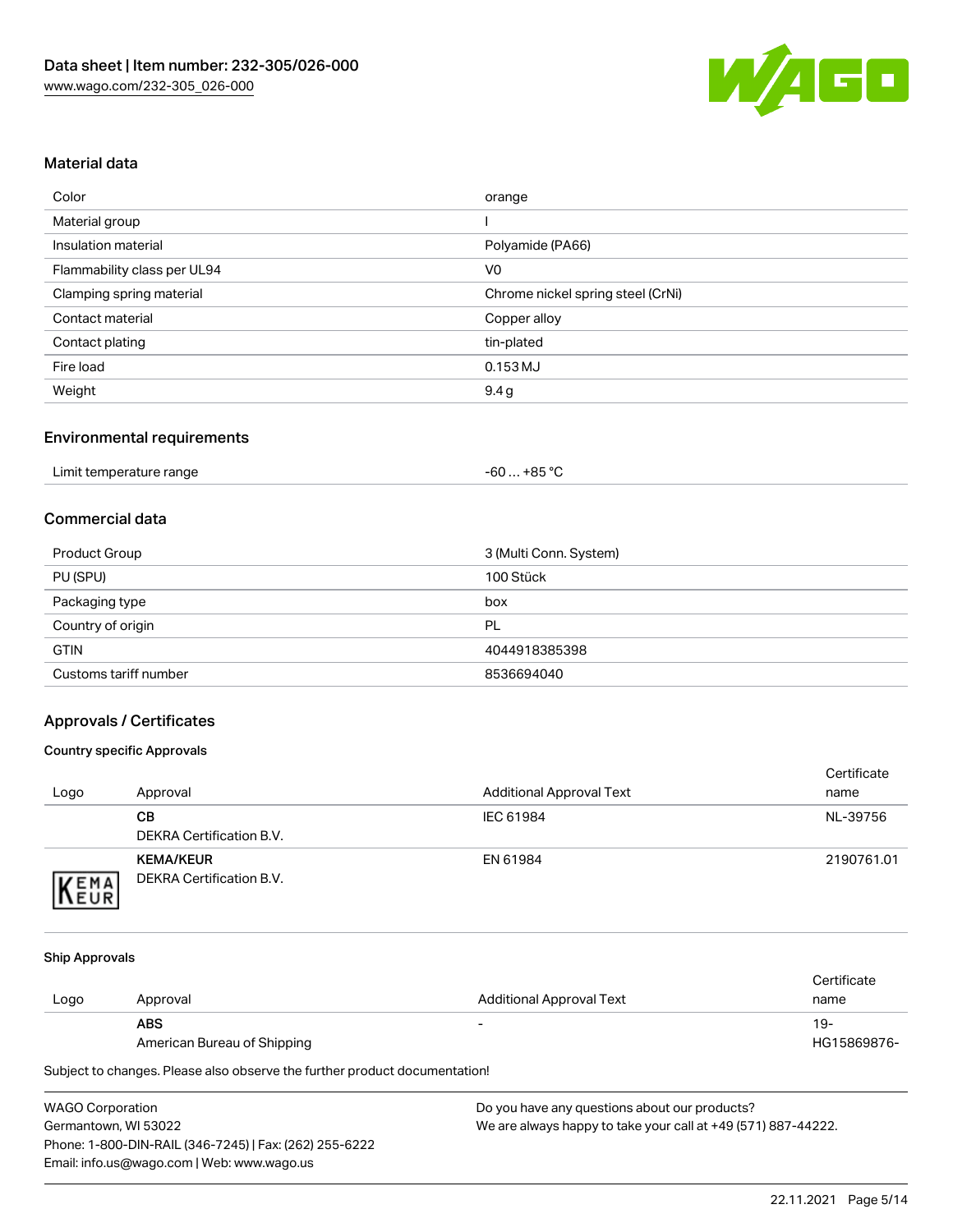



PDA

| 킎                   |                                        |                                 |             |
|---------------------|----------------------------------------|---------------------------------|-------------|
|                     | <b>DNV GL</b>                          | $\overline{\phantom{0}}$        | TAE000016Z  |
|                     | Det Norske Veritas, Germanischer Lloyd |                                 |             |
| <b>UL-Approvals</b> |                                        |                                 |             |
|                     |                                        |                                 | Certificate |
| Logo                | Approval                               | <b>Additional Approval Text</b> | name        |
|                     | UL                                     | <b>UL 1977</b>                  | E45171      |
|                     | UL International Germany GmbH          |                                 |             |
|                     | UR                                     | <b>UL 1059</b>                  | E45172      |
|                     | Underwriters Laboratories Inc.         |                                 |             |

## Counterpart

|                             | Item no.231-635<br>Male connector; 5-pole; Pin spacing 5.08 mm; orange                                              | www.wago.com/231-635         |
|-----------------------------|---------------------------------------------------------------------------------------------------------------------|------------------------------|
| M.                          | Item no.231-335/001-000<br>Male header; 5-pole; THT; 1.0 x 1.0 mm solder pin; straight; pin spacing 5.08 mm; orange | www.wago.com/231-335/001-000 |
| 555                         | Item no.231-535/001-000<br>Male header; 5-pole; THT; 1.0 x 1.0 mm solder pin; angled; pin spacing 5.08 mm; orange   | www.wago.com/231-535/001-000 |
| <b>Optional accessories</b> |                                                                                                                     |                              |

#### Tools

 Operating tool 2 Item no.: 209-130 Operating tool; suitable for 264, 280 and 281 Series; 1-way; of insulating material; white [www.wago.com/209-130](http://www.wago.com/209-130) Item no.: 231-159 Next tool; natural [www.wago.com/231-159](http://www.wago.com/231-159)<br>Operating tool; natural Item no.: 231-231 ntern no.. 231-231<br>Combination operating tool; red [www.wago.com/231-231](http://www.wago.com/231-231)

Subject to changes. Please also observe the further product documentation!

WAGO Corporation Germantown, WI 53022 Phone: 1-800-DIN-RAIL (346-7245) | Fax: (262) 255-6222 Email: info.us@wago.com | Web: www.wago.us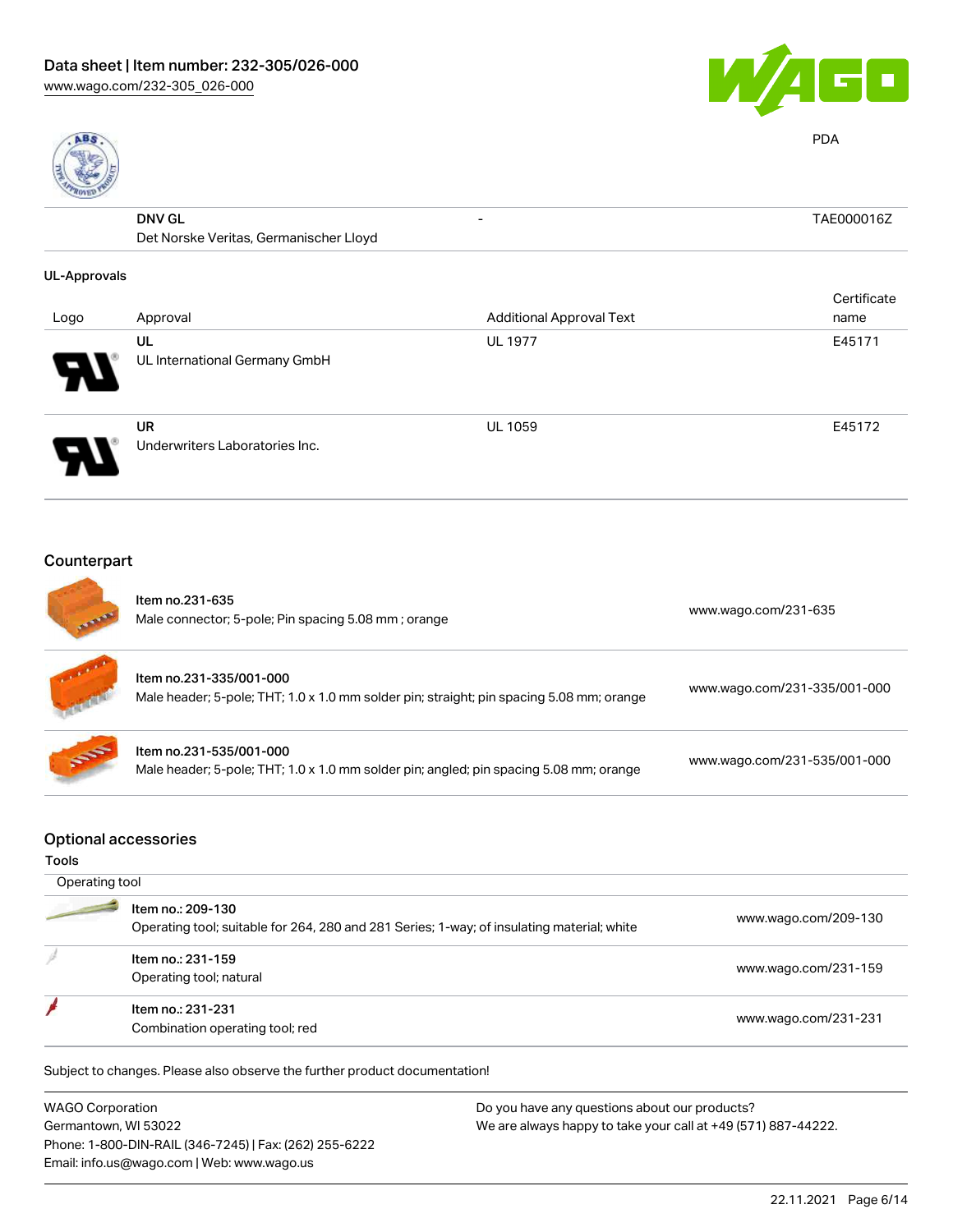

|                       | Item no.: 231-131<br>Operating tool; made of insulating material; 1-way; loose; white | www.wago.com/231-131 |
|-----------------------|---------------------------------------------------------------------------------------|----------------------|
|                       | Item no.: 231-291<br>Operating tool; made of insulating material; 1-way; loose; red   | www.wago.com/231-291 |
|                       | Item no.: 280-432<br>Operating tool; made of insulating material; 2-way; white        | www.wago.com/280-432 |
|                       | Item no.: 280-434<br>Operating tool; made of insulating material; 4-way               | www.wago.com/280-434 |
|                       | Item no.: 280-437<br>Operating tool; made of insulating material; 7-way               | www.wago.com/280-437 |
|                       | Item no.: 280-440<br>Operating tool; made of insulating material; 10-way              | www.wago.com/280-440 |
|                       | Item no.: 280-435<br>Operating tool; made of insulating material; 5-way; gray         | www.wago.com/280-435 |
|                       | Item no.: 280-436<br>Operating tool; made of insulating material; 6-way               | www.wago.com/280-436 |
|                       | Item no.: 280-438<br>Operating tool; made of insulating material; 8-way               | www.wago.com/280-438 |
|                       | Item no.: 280-433<br>Operating tool; made of insulating material; 3-way               | www.wago.com/280-433 |
| Strain relief         |                                                                                       |                      |
| Strain relief housing |                                                                                       |                      |
|                       | Item no.: 232-635<br>Strain relief housing; orange                                    | www.wago.com/232-635 |
| Jumpers               |                                                                                       |                      |
| Jumper                |                                                                                       |                      |
|                       | Item no.: 231-905<br>Jumper; for conductor entry; 5-way; insulated; gray              | www.wago.com/231-905 |
|                       | Item no.: 231-903<br>Jumper; for conductor entry; 3-way; insulated; gray              | www.wago.com/231-903 |
|                       | Item no.: 231-907<br>Jumper; for conductor entry; 7-way; insulated; gray              | www.wago.com/231-907 |
|                       | Item no.: 231-910<br>Jumper; for conductor entry; 10-way; insulated; gray             | www.wago.com/231-910 |
|                       | Subject to changes. Please also observe the further product documentation!            |                      |

| <b>WAGO Corporation</b>                                | Do you have any questions about our products?                 |
|--------------------------------------------------------|---------------------------------------------------------------|
| Germantown, WI 53022                                   | We are always happy to take your call at +49 (571) 887-44222. |
| Phone: 1-800-DIN-RAIL (346-7245)   Fax: (262) 255-6222 |                                                               |
| Email: info.us@wago.com   Web: www.wago.us             |                                                               |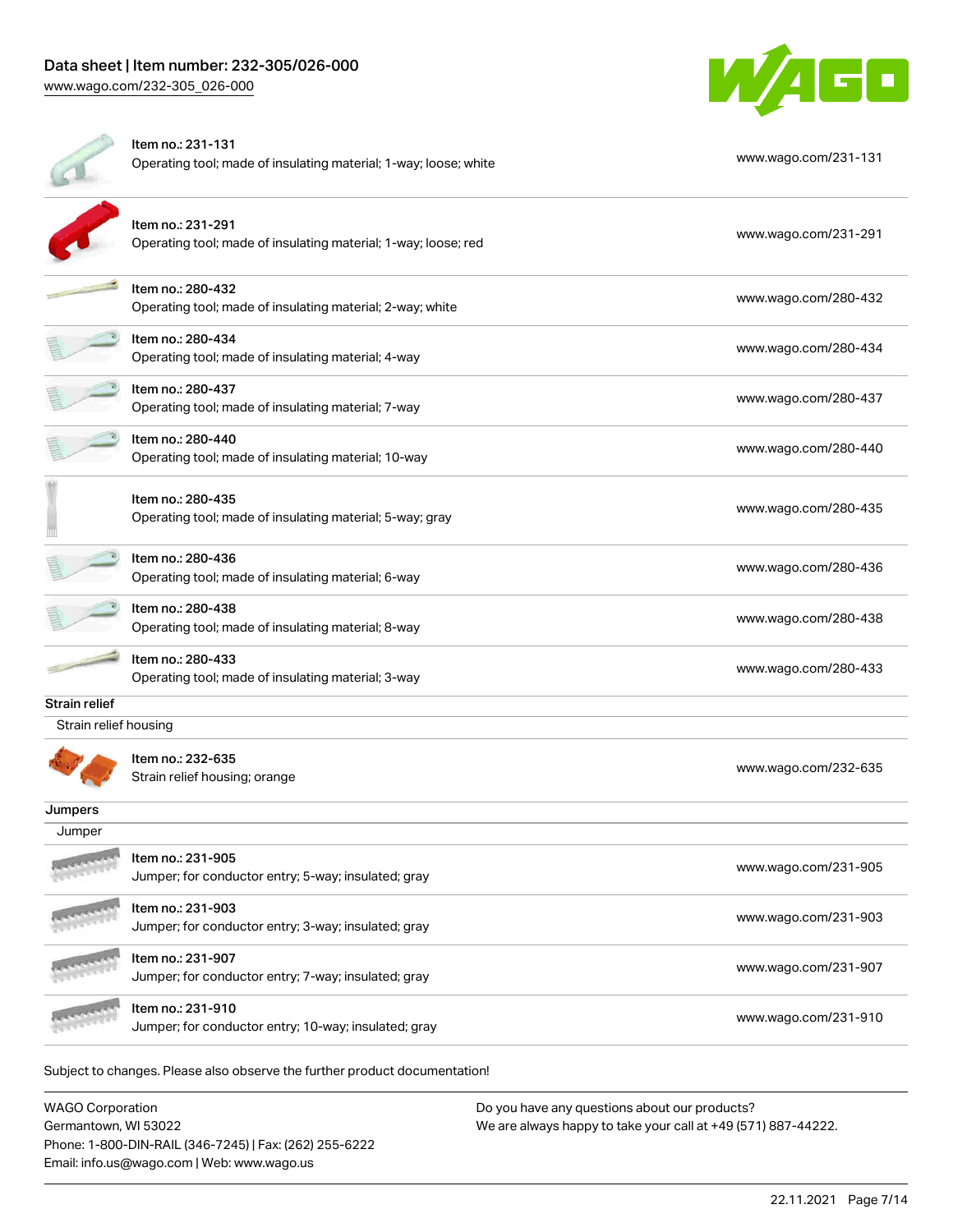



Item no.: 231-902

Jumper; for conductor entry; 2-way; insulated; gray [www.wago.com/231-902](http://www.wago.com/231-902)

| Marking accessories |                                                                                                                                                                                                 |                                  |
|---------------------|-------------------------------------------------------------------------------------------------------------------------------------------------------------------------------------------------|----------------------------------|
| Marking strip       |                                                                                                                                                                                                 |                                  |
|                     | Item no.: 210-331/508-103<br>Marking strips; as a DIN A4 sheet; MARKED; 1-12 (200x); Height of marker strip: 2.3 mm/0.091 in; Strip<br>length 182 mm; Horizontal marking; Self-adhesive; white  | www.wago.com/210-331<br>/508-103 |
|                     | Item no.: 210-331/508-104<br>Marking strips; as a DIN A4 sheet; MARKED; 13-24 (200x); Height of marker strip: 2.3 mm/0.091 in; Strip<br>length 182 mm; Horizontal marking; Self-adhesive; white | www.wago.com/210-331<br>/508-104 |
|                     | Item no.: 210-332/508-202<br>Marking strips; as a DIN A4 sheet; MARKED; 1-16 (160x); Height of marker strip: 3 mm; Strip length 182<br>mm; Horizontal marking; Self-adhesive; white             | www.wago.com/210-332<br>/508-202 |
|                     | Item no.: 210-332/508-204<br>Marking strips; as a DIN A4 sheet; MARKED; 17-32 (160x); Height of marker strip: 3 mm; Strip length<br>182 mm; Horizontal marking; Self-adhesive; white            | www.wago.com/210-332<br>/508-204 |
|                     | Item no.: 210-332/508-206<br>Marking strips; as a DIN A4 sheet; MARKED; 33-48 (160x); Height of marker strip: 3 mm; Strip length<br>182 mm; Horizontal marking; Self-adhesive; white            | www.wago.com/210-332<br>/508-206 |
|                     | Item no.: 210-332/508-205<br>Marking strips; as a DIN A4 sheet; MARKED; 1-32 (80x); Height of marker strip: 3 mm; Strip length 182<br>mm; Horizontal marking; Self-adhesive; white              | www.wago.com/210-332<br>/508-205 |
| Cover               |                                                                                                                                                                                                 |                                  |
| Cover               |                                                                                                                                                                                                 |                                  |
|                     | Item no.: 231-669<br>Lockout caps; for covering unused clamping units; orange                                                                                                                   | www.wago.com/231-669             |
| <b>Ferrules</b>     |                                                                                                                                                                                                 |                                  |
| Ferrule             |                                                                                                                                                                                                 |                                  |
|                     | Item no.: 216-101<br>Ferrule; Sleeve for 0.5 mm <sup>2</sup> / AWG 22; uninsulated; electro-tin plated; silver-colored                                                                          | www.wago.com/216-101             |
|                     | Item no.: 216-104<br>Ferrule; Sleeve for 1.5 mm <sup>2</sup> / AWG 16; uninsulated; electro-tin plated; silver-colored                                                                          | www.wago.com/216-104             |
|                     | Item no.: 216-106<br>Ferrule; Sleeve for 2.5 mm <sup>2</sup> / AWG 14; uninsulated; electro-tin plated; silver-colored                                                                          | www.wago.com/216-106             |
|                     | Item no.: 216-102<br>Ferrule; Sleeve for 0.75 mm <sup>2</sup> / AWG 20; uninsulated; electro-tin plated; silver-colored                                                                         | www.wago.com/216-102             |
|                     | Item no.: 216-103<br>Ferrule; Sleeve for 1 mm <sup>2</sup> / AWG 18; uninsulated; electro-tin plated                                                                                            | www.wago.com/216-103             |

Subject to changes. Please also observe the further product documentation!

| <b>WAGO Corporation</b>                                | Do you have any questions about our products?                 |
|--------------------------------------------------------|---------------------------------------------------------------|
| Germantown, WI 53022                                   | We are always happy to take your call at +49 (571) 887-44222. |
| Phone: 1-800-DIN-RAIL (346-7245)   Fax: (262) 255-6222 |                                                               |
| Email: info.us@wago.com   Web: www.wago.us             |                                                               |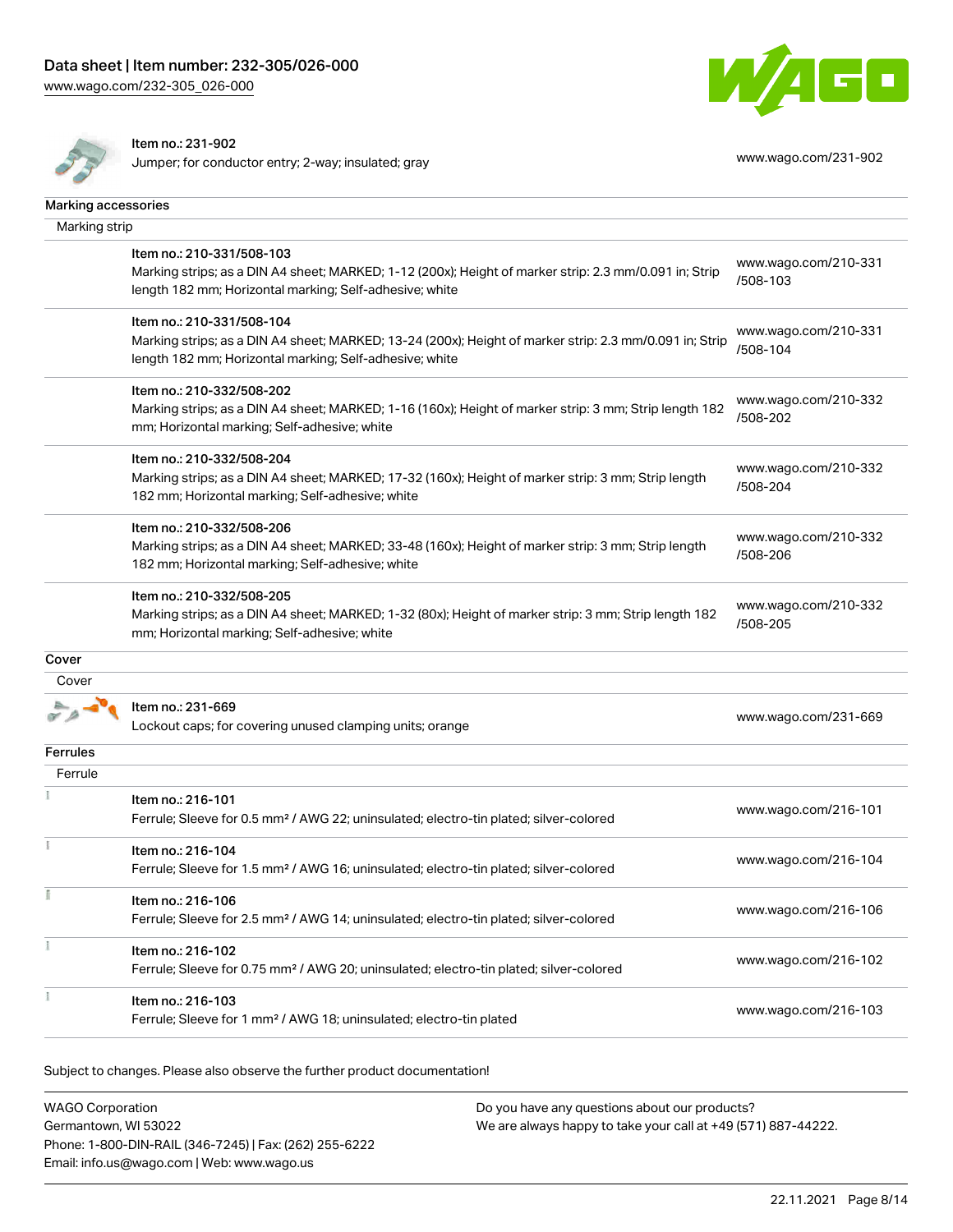# Data sheet | Item number: 232-305/026-000

Phone: 1-800-DIN-RAIL (346-7245) | Fax: (262) 255-6222

Email: info.us@wago.com | Web: www.wago.us

[www.wago.com/232-305\\_026-000](http://www.wago.com/232-305_026-000)



|                                                 | Item no.: 216-123<br>Ferrule; Sleeve for 1 mm <sup>2</sup> / AWG 18; uninsulated; electro-tin plated; silver-colored                                                                              |                                                                                                                | www.wago.com/216-123 |  |
|-------------------------------------------------|---------------------------------------------------------------------------------------------------------------------------------------------------------------------------------------------------|----------------------------------------------------------------------------------------------------------------|----------------------|--|
|                                                 | Item no.: 216-122<br>Ferrule; Sleeve for 0.75 mm <sup>2</sup> / AWG 20; uninsulated; electro-tin plated; silver-colored                                                                           |                                                                                                                | www.wago.com/216-122 |  |
|                                                 | Item no.: 216-124<br>Ferrule; Sleeve for 1.5 mm <sup>2</sup> / AWG 16; uninsulated; electro-tin plated                                                                                            |                                                                                                                | www.wago.com/216-124 |  |
|                                                 | Item no.: 216-142<br>Ferrule; Sleeve for 0.75 mm <sup>2</sup> / 18 AWG; uninsulated; electro-tin plated; electrolytic copper; gastight<br>crimped; acc. to DIN 46228, Part 1/08.92                |                                                                                                                | www.wago.com/216-142 |  |
|                                                 | Item no.: 216-132<br>Ferrule; Sleeve for 0.34 mm <sup>2</sup> / AWG 24; uninsulated; electro-tin plated                                                                                           |                                                                                                                | www.wago.com/216-132 |  |
|                                                 | Item no.: 216-121<br>Ferrule; Sleeve for 0.5 mm <sup>2</sup> / AWG 22; uninsulated; electro-tin plated; silver-colored                                                                            |                                                                                                                | www.wago.com/216-121 |  |
|                                                 | Item no.: 216-143<br>Ferrule; Sleeve for 1 mm <sup>2</sup> / AWG 18; uninsulated; electro-tin plated; electrolytic copper; gastight<br>crimped; acc. to DIN 46228, Part 1/08.92                   |                                                                                                                | www.wago.com/216-143 |  |
|                                                 | Item no.: 216-131<br>Ferrule; Sleeve for 0.25 mm <sup>2</sup> / AWG 24; uninsulated; electro-tin plated; silver-colored                                                                           |                                                                                                                | www.wago.com/216-131 |  |
|                                                 | Item no.: 216-141<br>Ferrule; Sleeve for 0.5 mm <sup>2</sup> / 20 AWG; uninsulated; electro-tin plated; electrolytic copper; gastight<br>crimped; acc. to DIN 46228, Part 1/08.92                 |                                                                                                                | www.wago.com/216-141 |  |
|                                                 | Item no.: 216-152<br>Ferrule; Sleeve for 0.34 mm <sup>2</sup> / AWG 24; uninsulated; electro-tin plated                                                                                           |                                                                                                                | www.wago.com/216-152 |  |
|                                                 | Item no.: 216-203<br>Ferrule; Sleeve for 1 mm <sup>2</sup> / AWG 18; insulated; electro-tin plated; red                                                                                           |                                                                                                                | www.wago.com/216-203 |  |
|                                                 | Item no.: 216-202<br>Ferrule; Sleeve for 0.75 mm <sup>2</sup> / 18 AWG; insulated; electro-tin plated; gray                                                                                       |                                                                                                                | www.wago.com/216-202 |  |
|                                                 | Item no.: 216-151<br>Ferrule; Sleeve for 0.25 mm <sup>2</sup> / AWG 24; uninsulated; electro-tin plated                                                                                           |                                                                                                                | www.wago.com/216-151 |  |
|                                                 | Item no.: 216-204<br>Ferrule; Sleeve for 1.5 mm <sup>2</sup> / AWG 16; insulated; electro-tin plated; black                                                                                       |                                                                                                                | www.wago.com/216-204 |  |
|                                                 | Item no.: 216-144<br>Ferrule; Sleeve for 1.5 mm <sup>2</sup> / AWG 16; uninsulated; electro-tin plated; electrolytic copper; gastight<br>crimped; acc. to DIN 46228, Part 1/08.92; silver-colored |                                                                                                                | www.wago.com/216-144 |  |
|                                                 | Item no.: 216-201<br>Ferrule; Sleeve for 0.5 mm <sup>2</sup> / 20 AWG; insulated; electro-tin plated; white                                                                                       |                                                                                                                | www.wago.com/216-201 |  |
|                                                 | Item no.: 216-223<br>Ferrule; Sleeve for 1 mm <sup>2</sup> / AWG 18; insulated; electro-tin plated; red                                                                                           |                                                                                                                | www.wago.com/216-223 |  |
|                                                 | Item no.: 216-241<br>Ferrule; Sleeve for 0.5 mm <sup>2</sup> / 20 AWG; insulated; electro-tin plated; electrolytic copper; gastight                                                               |                                                                                                                | www.wago.com/216-241 |  |
|                                                 | Subject to changes. Please also observe the further product documentation!                                                                                                                        |                                                                                                                |                      |  |
| <b>WAGO Corporation</b><br>Germantown, WI 53022 |                                                                                                                                                                                                   | Do you have any questions about our products?<br>We are always happy to take your call at +49 (571) 887-44222. |                      |  |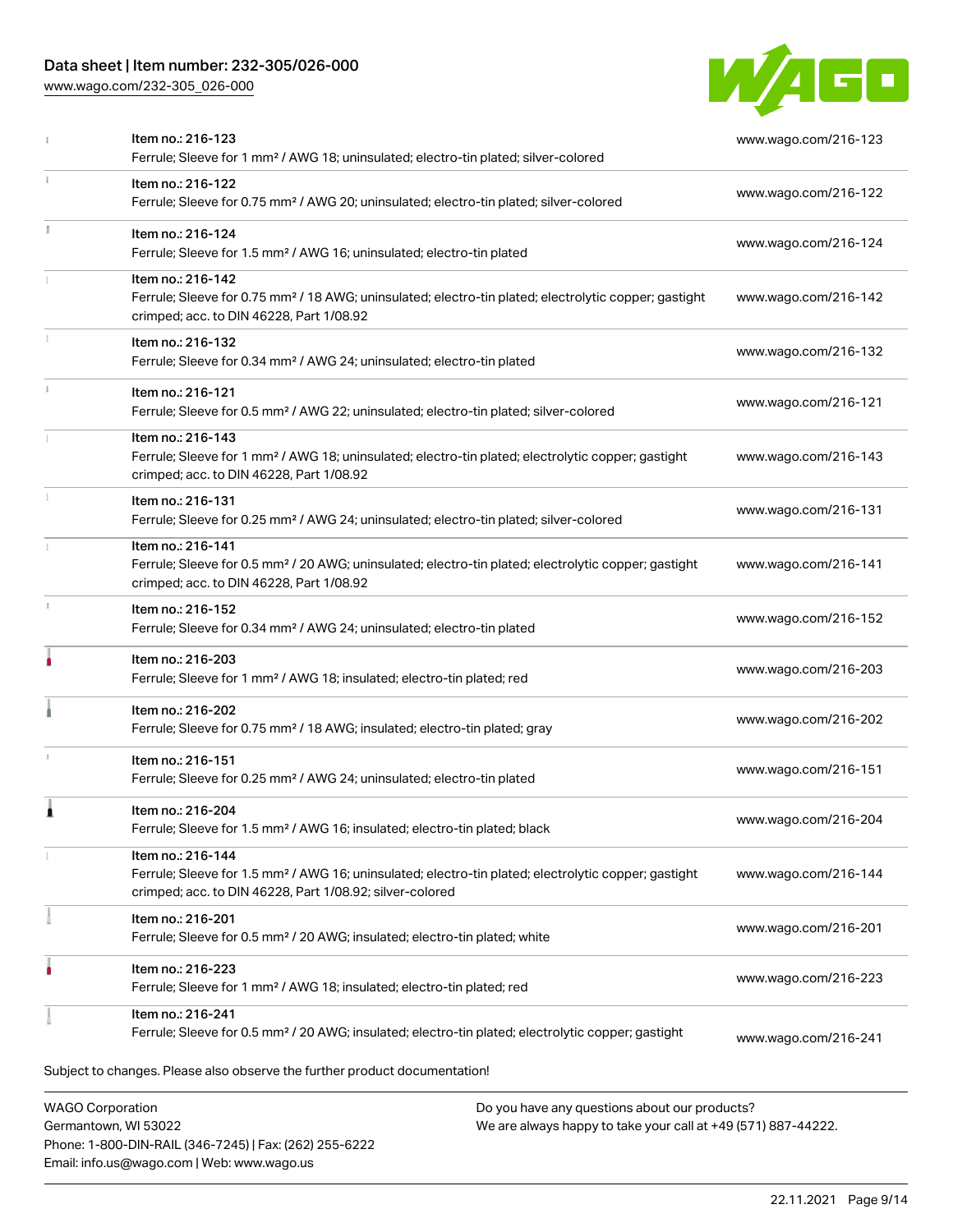# Data sheet | Item number: 232-305/026-000

[www.wago.com/232-305\\_026-000](http://www.wago.com/232-305_026-000)



crimped; acc. to DIN 46228, Part 4/09.90; white

|                   | Item no.: 216-242<br>Ferrule; Sleeve for 0.75 mm <sup>2</sup> / 18 AWG; insulated; electro-tin plated; electrolytic copper; gastight                                                                    | www.wago.com/216-242 |
|-------------------|---------------------------------------------------------------------------------------------------------------------------------------------------------------------------------------------------------|----------------------|
|                   | crimped; acc. to DIN 46228, Part 4/09.90; gray                                                                                                                                                          |                      |
|                   | Item no.: 216-222<br>Ferrule; Sleeve for 0.75 mm <sup>2</sup> / 18 AWG; insulated; electro-tin plated; gray                                                                                             | www.wago.com/216-222 |
|                   | Item no.: 216-221<br>Ferrule; Sleeve for 0.5 mm <sup>2</sup> / 20 AWG; insulated; electro-tin plated; white                                                                                             | www.wago.com/216-221 |
| ٨                 | Item no.: 216-224<br>Ferrule; Sleeve for 1.5 mm <sup>2</sup> / AWG 16; insulated; electro-tin plated; black                                                                                             | www.wago.com/216-224 |
|                   | Item no.: 216-243<br>Ferrule; Sleeve for 1 mm <sup>2</sup> / AWG 18; insulated; electro-tin plated; electrolytic copper; gastight crimped; www.wago.com/216-243<br>acc. to DIN 46228, Part 4/09.90; red |                      |
| 1                 | Item no.: 216-244<br>Ferrule; Sleeve for 1.5 mm <sup>2</sup> / AWG 16; insulated; electro-tin plated; electrolytic copper; gastight<br>crimped; acc. to DIN 46228, Part 4/09.90; black                  | www.wago.com/216-244 |
| ٥                 | Item no.: 216-263<br>Ferrule; Sleeve for 1 mm <sup>2</sup> / AWG 18; insulated; electro-tin plated; electrolytic copper; gastight crimped; www.wago.com/216-263<br>acc. to DIN 46228, Part 4/09.90; red |                      |
| 1                 | Item no.: 216-264<br>Ferrule; Sleeve for 1.5 mm <sup>2</sup> / AWG 16; insulated; electro-tin plated; electrolytic copper; gastight<br>crimped; acc. to DIN 46228, Part 4/09.90; black                  | www.wago.com/216-264 |
| 1                 | Item no.: 216-284<br>Ferrule; Sleeve for 1.5 mm <sup>2</sup> / AWG 16; insulated; electro-tin plated; electrolytic copper; gastight<br>crimped; acc. to DIN 46228, Part 4/09.90; black                  | www.wago.com/216-284 |
|                   | Item no.: 216-262<br>Ferrule; Sleeve for 0.75 mm <sup>2</sup> / 18 AWG; insulated; electro-tin plated; electrolytic copper; gastight<br>crimped; acc. to DIN 46228, Part 4/09.90; gray                  | www.wago.com/216-262 |
|                   | Item no.: 216-301<br>Ferrule; Sleeve for 0.25 mm <sup>2</sup> / AWG 24; insulated; electro-tin plated; yellow                                                                                           | www.wago.com/216-301 |
|                   | Item no.: 216-321<br>Ferrule; Sleeve for 0.25 mm <sup>2</sup> / AWG 24; insulated; electro-tin plated; yellow                                                                                           | www.wago.com/216-321 |
|                   | Item no.: 216-322<br>Ferrule; Sleeve for 0.34 mm <sup>2</sup> / 22 AWG; insulated; electro-tin plated; green                                                                                            | www.wago.com/216-322 |
| ì                 | Item no.: 216-302<br>Ferrule; Sleeve for 0.34 mm <sup>2</sup> / 22 AWG; insulated; electro-tin plated; light turquoise                                                                                  | www.wago.com/216-302 |
| Insulations stops |                                                                                                                                                                                                         |                      |
| Insulation stop   |                                                                                                                                                                                                         |                      |
|                   |                                                                                                                                                                                                         |                      |



Item no.: 231-672 Item ito... 231-072<br>Insulation stop; 0.75 - 1 mm²; dark gray [www.wago.com/231-672](http://www.wago.com/231-672)

Subject to changes. Please also observe the further product documentation!

WAGO Corporation Germantown, WI 53022 Phone: 1-800-DIN-RAIL (346-7245) | Fax: (262) 255-6222 Email: info.us@wago.com | Web: www.wago.us Do you have any questions about our products? We are always happy to take your call at +49 (571) 887-44222.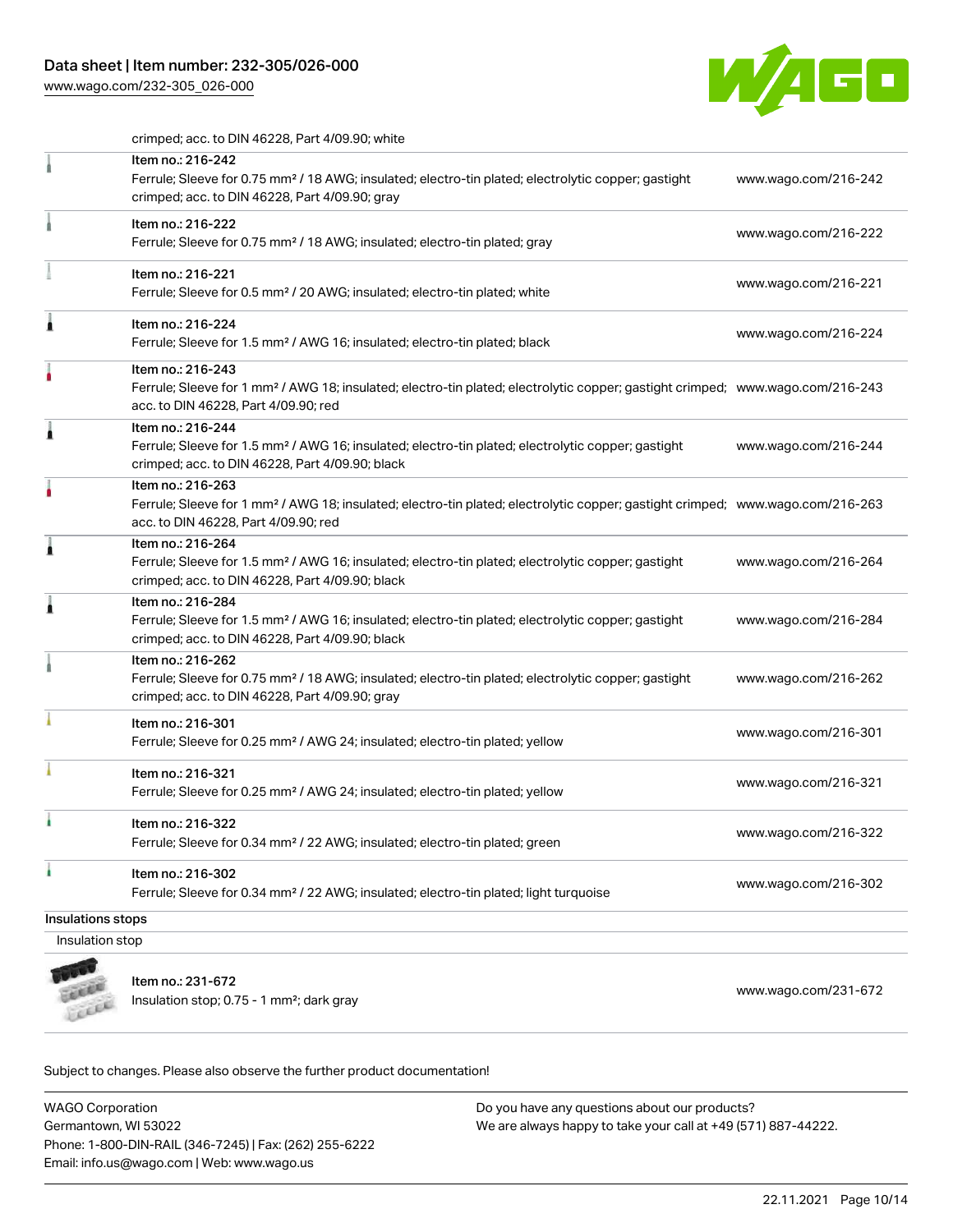Phone: 1-800-DIN-RAIL (346-7245) | Fax: (262) 255-6222

Email: info.us@wago.com | Web: www.wago.us



| Lecce                                                                                                                      | Item no.: 231-670<br>Insulation stop; 0.08-0.2 mm <sup>2</sup> / 0.2 mm <sup>2</sup> "s"; white |                      |                                                                                                                | www.wago.com/231-670 |  |  |
|----------------------------------------------------------------------------------------------------------------------------|-------------------------------------------------------------------------------------------------|----------------------|----------------------------------------------------------------------------------------------------------------|----------------------|--|--|
|                                                                                                                            | Item no.: 231-671<br>Insulation stop; 0.25 - 0.5 mm <sup>2</sup> ; light gray                   |                      |                                                                                                                | www.wago.com/231-671 |  |  |
| <b>Testing accessories</b>                                                                                                 |                                                                                                 |                      |                                                                                                                |                      |  |  |
| Testing accessories                                                                                                        |                                                                                                 |                      |                                                                                                                |                      |  |  |
| Item no.: 210-136<br>Test plug; 2 mm Ø; with 500 mm cable                                                                  |                                                                                                 | www.wago.com/210-136 |                                                                                                                |                      |  |  |
| Item no.: 231-661<br>Test plugs for female connectors; for 5 mm and 5.08 mm pin spacing; 2,50 mm <sup>2</sup> ; light gray |                                                                                                 |                      | www.wago.com/231-661                                                                                           |                      |  |  |
| <b>Downloads</b><br>Documentation                                                                                          |                                                                                                 |                      |                                                                                                                |                      |  |  |
| <b>Additional Information</b><br>Technical explanations                                                                    |                                                                                                 | 2019 Apr 3           | pdf<br>2.0 MB                                                                                                  | Download             |  |  |
| <b>CAD files</b>                                                                                                           |                                                                                                 |                      |                                                                                                                |                      |  |  |
| CAD data                                                                                                                   |                                                                                                 |                      |                                                                                                                |                      |  |  |
|                                                                                                                            | 2D/3D Models 232-305/026-000                                                                    |                      | <b>URL</b>                                                                                                     | Download             |  |  |
| <b>CAE</b> data                                                                                                            |                                                                                                 |                      |                                                                                                                |                      |  |  |
|                                                                                                                            | EPLAN Data Portal 232-305/026-000                                                               |                      | <b>URL</b>                                                                                                     | Download             |  |  |
|                                                                                                                            | ZUKEN Portal 232-305/026-000                                                                    |                      | <b>URL</b>                                                                                                     | Download             |  |  |
|                                                                                                                            | EPLAN Data Portal 232-305/026-000                                                               |                      | <b>URL</b>                                                                                                     | Download             |  |  |
|                                                                                                                            | <b>Environmental Product Compliance</b>                                                         |                      |                                                                                                                |                      |  |  |
| <b>Compliance Search</b>                                                                                                   |                                                                                                 |                      |                                                                                                                |                      |  |  |
|                                                                                                                            | Environmental Product Compliance 232-305/026-000                                                |                      | <b>URL</b>                                                                                                     | Download             |  |  |
|                                                                                                                            | Subject to changes. Please also observe the further product documentation!                      |                      |                                                                                                                |                      |  |  |
| <b>WAGO Corporation</b><br>Germantown, WI 53022                                                                            |                                                                                                 |                      | Do you have any questions about our products?<br>We are always happy to take your call at +49 (571) 887-44222. |                      |  |  |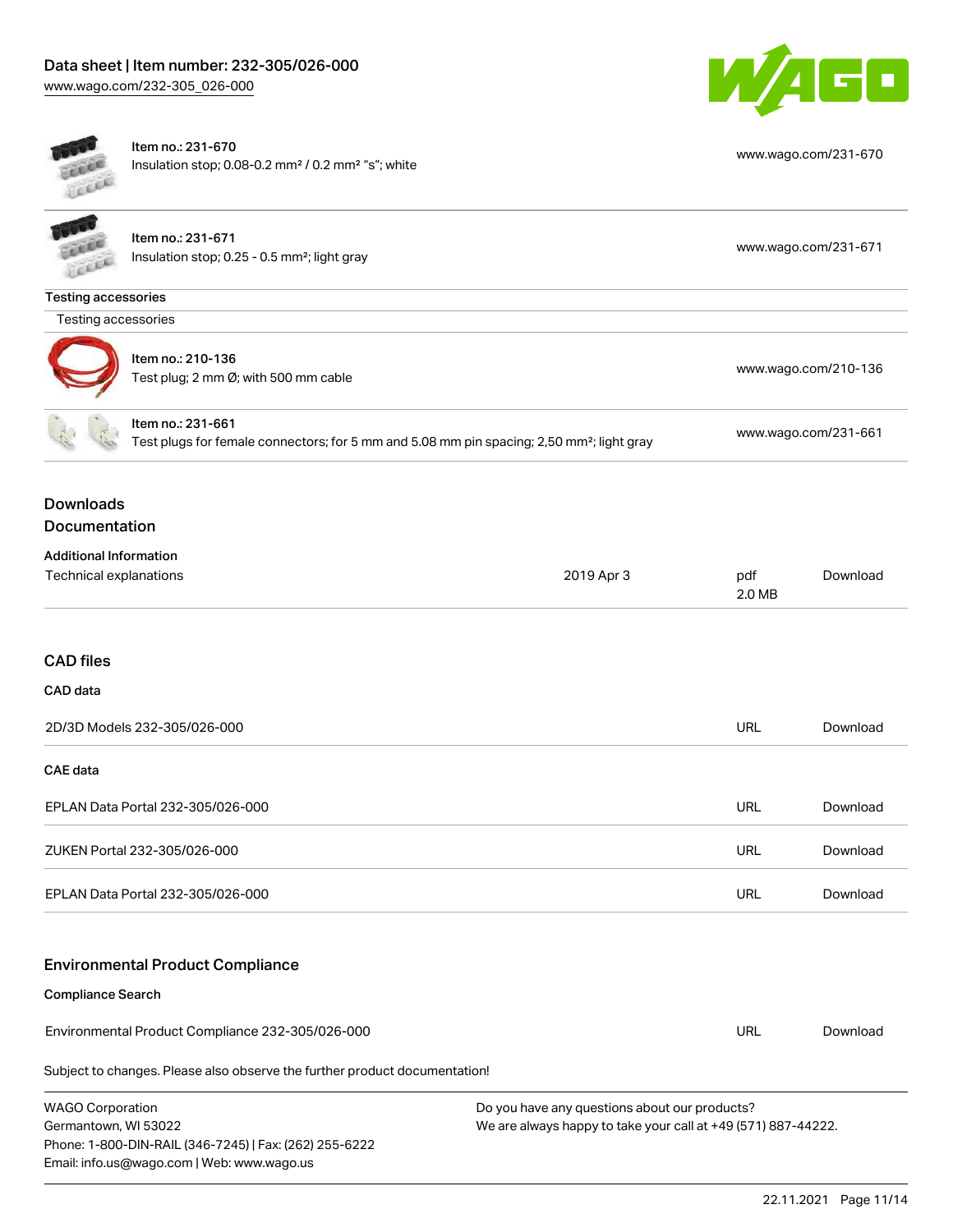

1-conductor female connector, angled; CAGE CLAMP®; 2.5 mm²; Pin spacing 5.08 mm; 5-pole; 2,50 mm²; orange

#### Installation Notes



Inserting a conductor via 3.5 mm screwdriver – CAGE CLAMP® actuation parallel to conductor entry.



Inserting a conductor via 3.5 mm screwdriver – CAGE CLAMP® actuation perpendicular to conductor entry.



Inserting a conductor into CAGE CLAMP® unit via operating lever (231-291).



Inserting a conductor via operating tool.

Subject to changes. Please also observe the further product documentation!

WAGO Corporation Germantown, WI 53022 Phone: 1-800-DIN-RAIL (346-7245) | Fax: (262) 255-6222 Email: info.us@wago.com | Web: www.wago.us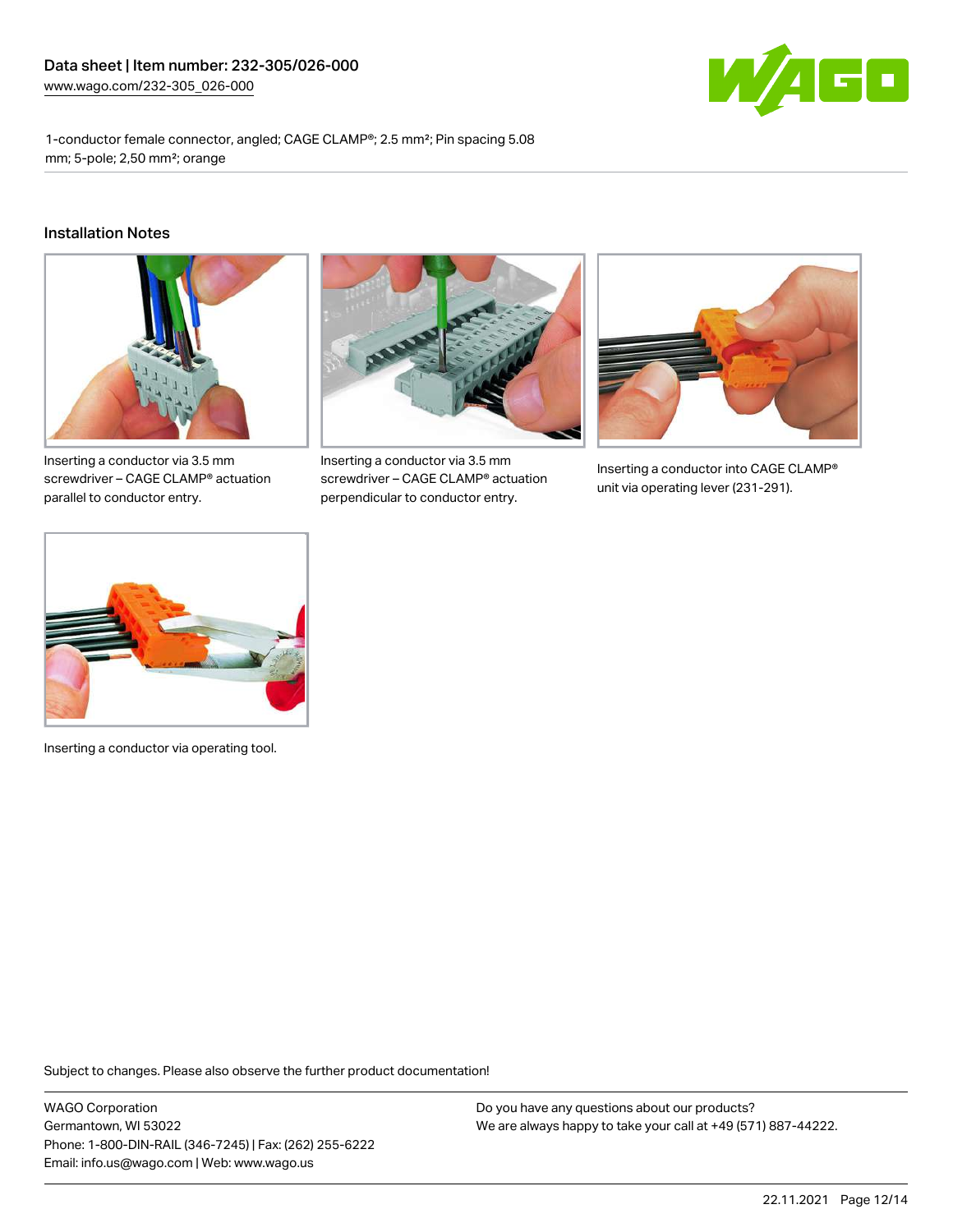



Coding a female connector by removing coding finger(s).



Testing – female connector with CAGE CLAMP®

Integrated test ports for testing perpendicular to conductor entry via 2 or 2.3 mm Ø test plug

#### Installation



Male connector with strain relief plate



Strain relief housing shown with a male connector equipped with CAGE CLAMP®

Subject to changes. Please also observe the further product documentation!

WAGO Corporation Germantown, WI 53022 Phone: 1-800-DIN-RAIL (346-7245) | Fax: (262) 255-6222 Email: info.us@wago.com | Web: www.wago.us